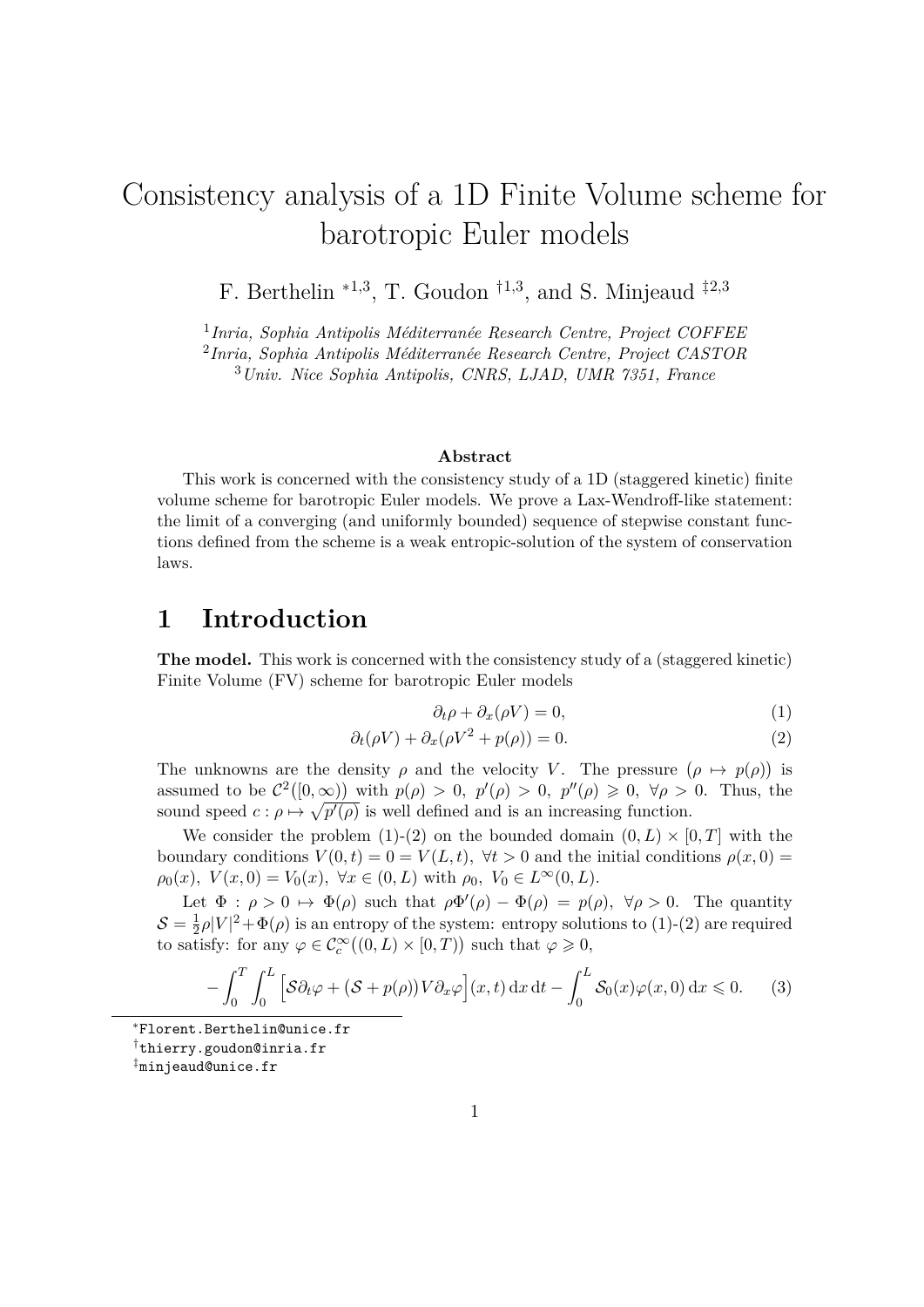**The meshes.** We consider a set of  $J+1$  points  $0 = x_1 < x_2 < ... < x_J < x_{J+1} = L$ . The  $x_j$  are the edges of the so-called primal mesh  $\mathcal{T}$ . We set  $\delta x_{j+1/2} = x_{j+1} - x_j$ . The centers of the primal cells,  $x_{j+1/2} = (x_j + x_{j+1})/2$  for  $j \in \{1, ..., J\}$ , realize the dual mesh  $\mathcal{T}^*$ . We set  $\delta x_j = (\delta x_{j-1/2} + \delta x_{j+1/2})/2$  for  $j \in \{2, ..., J-1\}$  and  $\delta x = \text{size}(\mathcal{T}) =$  $\max_j \delta x_{j+1/2}$ . The adaptive time step is  $\delta t^k$  and we set  $\delta t = \max_k \delta t^k$ .

**The scheme.** We analyze the scheme introduced in [1]. It works on staggered grids: the densities,  $\rho_{j+1/2}, j \in \{1, ..., J\}$ , are evaluated at centers whereas the velocities,  $V_j$ , *j* ∈ {1, .., *J* + 1}, are evaluated at edges. We set, for *j* ∈ {1, .., *J*} and *i* ∈ {2, .., *J*}

$$
\rho_{j+1/2}^0 = \frac{1}{\delta x_{j+1/2}} \int_{x_j}^{x_{j+1}} \rho_0(x) dx, \quad V_i^0 = \frac{1}{\delta x_i} \int_{x_{i-1/2}}^{x_{i+1/2}} V_0(x) dx.
$$
 (4)

The density is first updated with a FV approximation on the primal mesh

$$
\delta x_{j+1/2}(\rho_{j+1/2}^{k+1} - \rho_{j+1/2}^k) + \delta t^k (\mathscr{F}_{j+1}^k - \mathscr{F}_j^k) = 0, \quad \forall j \in \{1, ..., J\}.
$$
 (5)

Then, the velocity is updated with a FV approximation on the dual mesh:

$$
\delta x_j \left( \rho_j^{k+1} V_j^{k+1} - \rho_j^k V_j^k \right) + \delta t^k \left( \mathcal{G}_{j+1/2}^k - \mathcal{G}_{j-1/2}^k + \pi_{j+1/2}^{k+1/2} - \pi_{j-1/2}^{k+1/2} \right) = 0,\tag{6}
$$

for  $j \in \{2, ..., J\}$ , while  $V_1^{k+1} = V_{J+1}^{k+1} = 0$ . The density on the edges  $\rho_j^k$  is defined by

$$
2\delta x_j \rho_j^k = \delta x_{j+1/2} \rho_{j+1/2}^k + \delta x_{j-1/2} \rho_{j-1/2}^k, \quad \forall j \in \{2, ..., J\}.
$$

The definition of the fluxes relies on the kinetic framework. We refer the reader to [1] for details. Let us introduce the two following functions  $\mathscr{F}^+$  and  $\mathscr{F}^-$ 

$$
\mathscr{F}^{\pm}(\rho,V) = \frac{\rho}{2c(\rho)} \int_{\xi \gtrless 0} \xi \, \mathbb{1}_{|\xi - V| \leq c(\rho)} d \xi.
$$

We adopt the following formulas for mass fluxes:  $\mathscr{F}_1^k = \mathscr{F}_{J+1}^k = 0$ ,

$$
\mathcal{F}_{j}^{k} = \mathcal{F}^{+}(\rho_{j-1/2}^{k}, V_{j}^{k}) + \mathcal{F}^{-}(\rho_{j+1/2}^{k}, V_{j}^{k}), \quad \forall j \in \{2, ..., J\},
$$
 (7)

and, for momentum fluxes:  $\mathscr{G}_{3/2}^k = \frac{V_2^k}{2}$  $\frac{V_2^k}{2}$   $\mathscr{F}^-(\rho_{5/2}^k, V_2^k), \mathscr{G}_{J+1/2}^k = \frac{V_J^k}{2}$  $\frac{J}{2} \mathscr{F}^+ (\rho_{J-1/2}^k, V_J^k),$ 

$$
\mathcal{G}_{j+1/2}^{k} = \frac{V_{j}^{k}}{2} \left( \mathcal{F}^{+}(\rho_{j-1/2}^{k}, V_{j}^{k}) + \mathcal{F}^{+}(\rho_{j+1/2}^{k}, V_{j+1}^{k}) \right) + \frac{V_{j+1}^{k}}{2} \left( \mathcal{F}^{-}(\rho_{j+1/2}^{k}, V_{j}^{k}) + \mathcal{F}^{-}(\rho_{j+3/2}^{k}, V_{j+1}^{k}) \right), \ \forall j \in \{2, ..., J-1\}.
$$
\n
$$
(8)
$$

The discrete pressure gradient combines a space centered scheme and time semi implicit discretization, namely it uses

$$
\pi_{j+1/2}^{k+1/2} = \rho_{j+1/2}^k \Phi'(\rho_{j+1/2}^{k+1}) - \Phi(\rho_{j+1/2}^k).
$$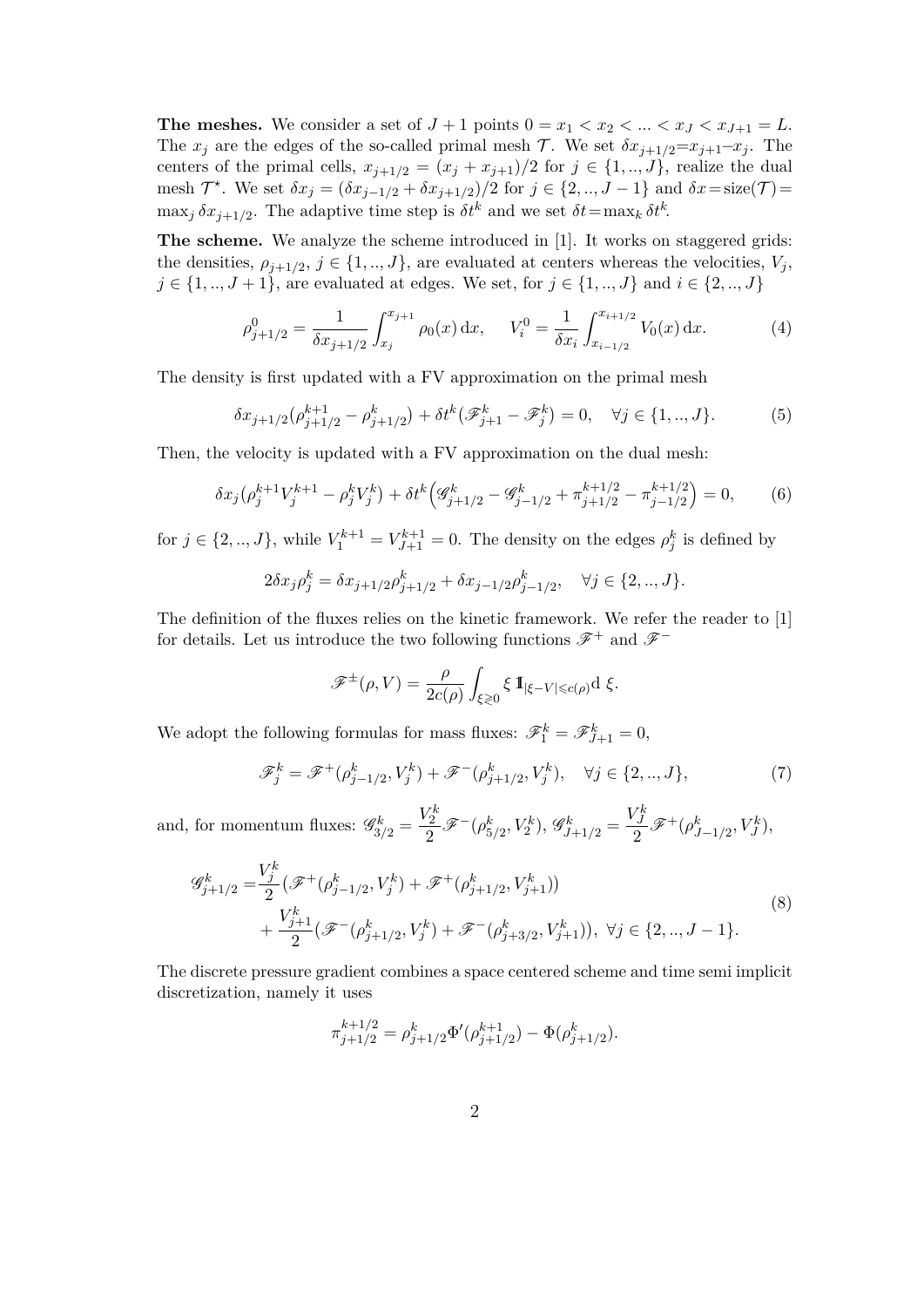**Properties of the scheme.** The analysis is driven by the shapes of the functions  $\mathscr{F}^{\pm}$ , see [1, Lemma 3.2]. Here, we shall use the following properties

> (i) Smoothness:  $(\rho, V) \in (0, \infty) \times \mathbb{R} \mapsto \mathscr{F}^{\pm}(\rho, V)$  are of class  $C^1$ ,  $(0)$

(ii) Consistency: 
$$
\mathscr{F}^+(\rho, V) + \mathscr{F}^-(\rho, V) = \rho V
$$
,  $\forall V \in \mathbb{R}, \forall \rho \ge 0$ . (9)

Under CFL conditions, see [1], the scheme preserves the positivity of the discrete density and discrete kinetic and internal energies evolution equations hold.

**Lemma 1.1** *Let*  $N \in \mathbb{N}$ *. Assume*  $\min_i (\rho_{i+1/2}^0) > 0$ *. For all*  $k \in \{0, ..., N - 1\}$ *, there exists*  $V^k > 0$ *, which depends only on the state*  $(\rho^k, V^k)$ *, such that if* 

$$
\frac{\delta t^k}{\min_j \left(\delta x_{j+1/2}\right)} \mathcal{V}^k \leqslant 1,\tag{10}
$$

*then,*  $\min_i (\rho_{i+1/2}^k) > 0, \forall k \in \{0, ..., N\}$  *and* 

$$
0 \leqslant \sum_{k=0}^{N-1} \sum_{j=2}^{J} D_j^k \leqslant C, \quad \text{with} \quad D_j^k = \frac{1}{4} \delta x_j \rho_j^{k+1} \left( V_j^{k+1} - V_j^k \right)^2, \tag{11}
$$

$$
\frac{\delta x_{j+1/2}}{\delta t^k} \left[ e_{j+1/2}^{k+1} - e_{j+1/2}^k \right] + \overline{G}_{j+1}^k - \overline{G}_j^k + \pi_{j+1/2}^{k+1/2} \left[ V_{j+1}^{k+1} - V_j^{k+1} \right] \leq \frac{D_j^k}{\delta t^k},\tag{12}
$$

$$
\frac{\delta x_j}{\delta t^k} \Big[ E_{K,j}^{k+1} - E_{K,j}^k \Big] + \Gamma_{j+1/2}^k - \Gamma_{j-1/2}^k + \Big[ \pi_{j+1/2}^{k+1/2} - \pi_{j-1/2}^{k+1/2} \Big] V_j^{k+1} + \frac{D_j^k}{\delta t^k} \leq 0, \quad (13)
$$

*where*  $E_{K,j}^k = \frac{1}{2}$  $\frac{1}{2} \rho_j^k (V_j^k)^2$  and  $e_{j+1/2}^k = \Phi(\rho_{j+1/2}^k)$  are the kinetic and internal energies. *The fluxes are defined by*  $\overline{G}_1^k = \overline{G}_{J+1}^k = 0$  *and* 

$$
\overline{G}_{j}^{k} = \Phi(\rho_{j-1/2}^{k})V_{j}^{k+1} - \frac{\delta x_{j-1/2}}{2\delta t^{k}} \Big[ \overline{\Phi} \Big( \overline{\rho_{j-1/2}^{k+1}} \Big) - \overline{\Phi}(\rho_{j-1/2}^{k}) \Big], \ \forall j \in \{2, ..., J\},
$$
\n
$$
\Gamma_{j+1/2}^{k} = \frac{1}{2} V_{j}^{k} V_{j+1}^{k} \frac{\mathscr{F}_{j}^{k} + \mathscr{F}_{j+1}^{k}}{2} + \frac{1}{2} (V_{j}^{k} - V_{j+1}^{k})^{2} \frac{\mathscr{F}_{j}^{k,|\cdot|} + \mathscr{F}_{j+1}^{k,|\cdot|}}{2}, \ \forall j \in \{1, ..., J\},
$$
\n
$$
\overline{\overline{\rho_{j-1/2}^{k+1}}} = \rho_{j-1/2}^{k} - \frac{2\delta t^{k}}{\delta x_{j-1/2}} \Big( \mathscr{F}^{-}(\rho_{j+1/2}^{k}, V_{j}^{k}) - \mathscr{F}^{-}(\rho_{j-1/2}^{k}, V_{j}^{k}) - \rho_{j-1/2}^{k} (V_{j}^{k+1} - V_{j}^{k}) \Big),
$$

and  $\mathscr{F}_1^{k,|\cdot|} = \mathscr{F}_{J+1}^{k,|\cdot|} = 0$ ,  $\mathscr{F}_j^{k,|\cdot|} = \mathscr{F}^+(\rho_{j-1/2}^k, V_j^k) - \mathscr{F}^-(\rho_{j+1/2}^k, V_j^k)$ ,  $\forall j \in \{2, ..., J\}.$ *The function*  $\bar{\Phi}$  *is a*  $\mathcal{C}^2$  *extension of the function*  $\Phi$  *(see [1, Section 4.3]).* 

**Results.** As in [2], we prove a Lax-Wendroff-like statement: the limit of a converging (and uniformly bounded) sequence of stepwise constant functions defined from the scheme is a weak entropic-solution of the system of conservation laws.

#### **2 Consistency analysis**

**Notation.** Assuming that  $\sum_{k=0}^{N-1} \delta t^k = T$ , we define the reconstructions  $(i = 0, 1)$ 

$$
\rho_{\delta}^{(i)} = \sum_{k=0}^{N-1} \sum_{j=1}^{J} \rho_{j+1/2}^{k+j} \chi_{j+1/2}^{k+1/2}, \quad \pi_{\delta} = \sum_{k=0}^{N-1} \sum_{j=1}^{J} \pi_{j+1/2}^{k+j} \chi_{j+1/2}^{k+1/2}, \quad V_{\delta} = \sum_{k=0}^{N-1} \sum_{j=2}^{J} V_{j}^{k} \chi_{j}^{k+1/2},
$$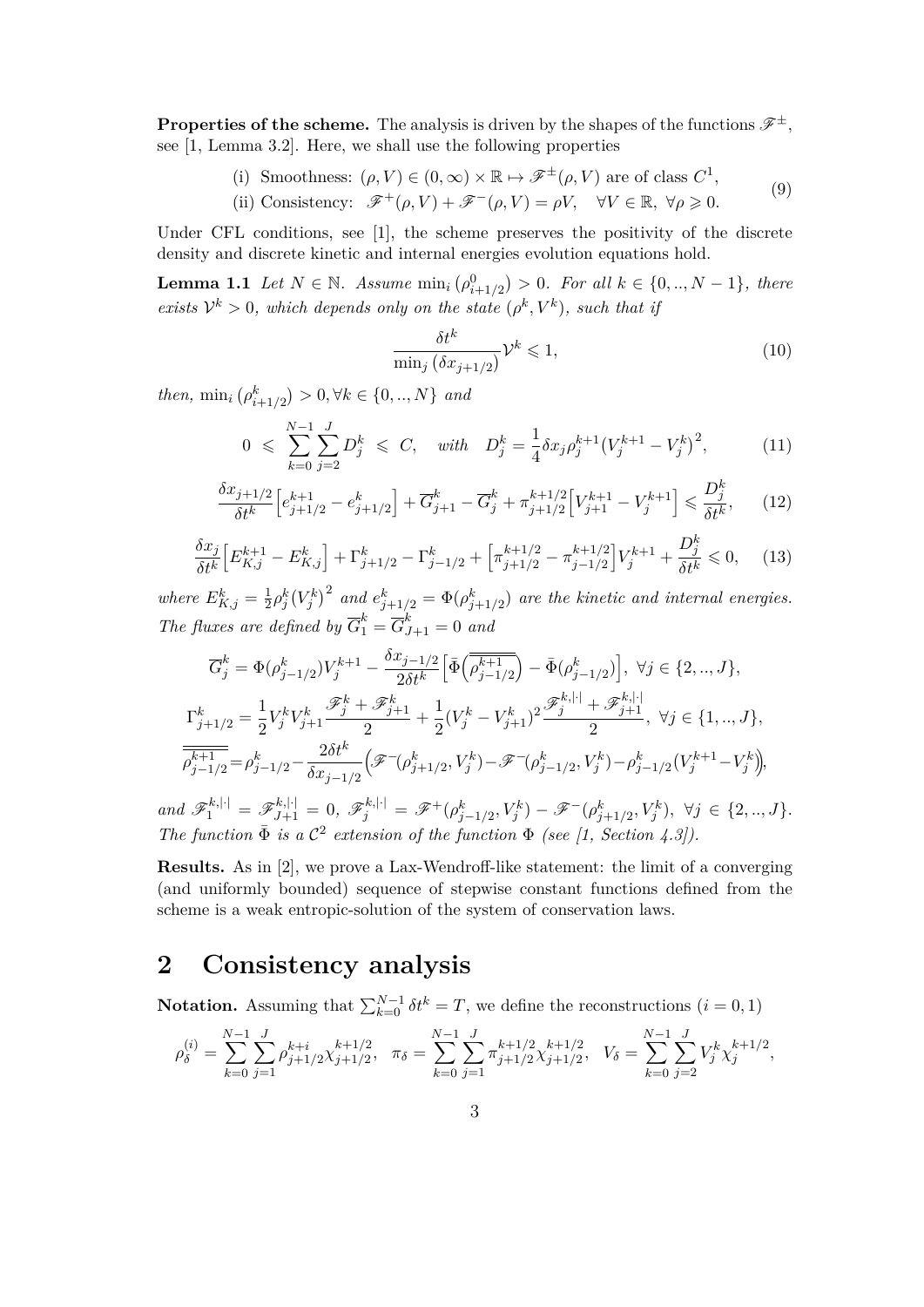where  $\chi_j^{k+1/2} = \chi_{[x_{j-1/2}, x_{j+1/2}[\times [t^k, t^{k+1}[}, x_{j+1/2}^{k+1/2} = \chi_{[x_j, x_{j+1}[\times [t^k, t^{k+1}[}.$ We also introduce the following discrete norms

$$
||\rho_{\delta}||_{\infty,\mathcal{T}} = \max_{0 \le k \le N} \max_{1 \le j \le J} |\rho_{j+1/2}^k|, \qquad ||V_{\delta}||_{\infty,\mathcal{T}^*} = \max_{0 \le k \le N} \max_{2 \le j \le J} |V_j^k|,
$$
  

$$
||\rho_{\delta}||_{1;\text{BV},\mathcal{T}} = \sum_{k=0}^N \delta t^k \sum_{j=2}^J |\rho_{j+1/2}^k - \rho_{j-1/2}^k|, \qquad ||V_{\delta}||_{1;\text{BV},\mathcal{T}^*} = \sum_{k=0}^N \delta t^k \sum_{j=1}^J |V_{j+1}^k - V_j^k|,
$$
  

$$
||\rho_{\delta}||_{\text{BV},1,\mathcal{T}} = \sum_{j=1}^J \delta x_{j+1/2} \sum_{k=0}^{N-1} |\rho_{j+1/2}^{k+1} - \rho_{j+1/2}^k|.
$$

For  $\varphi \in C_c^{\infty}((0,L)\times [0,T))$ , we set  $\varphi_{j+1/2}^k = \varphi(x_{j+1/2}, t^k)$  and  $\varphi_j^k = \varphi(x_j, t^k)$ . The interpolate  $\varphi_{\tau}$  of  $\varphi$  on the primal mesh and its discrete derivatives are defined by

$$
\varphi_{\tau}(\cdot,0) = \sum_{j=1}^{J} \varphi_{j+1/2}^{0} \chi_{j+1/2}^{1/2}(\cdot,0), \qquad \varphi_{\tau}(\cdot,t) = \sum_{k=0}^{N-1} \sum_{j=1}^{J} \varphi_{i+1/2}^{k+1} \chi_{j+1/2}^{k+1/2}(\cdot,t), \ \forall t > 0,
$$
  

$$
\eth_t \varphi_{\tau} = \sum_{k=0}^{N-1} \sum_{j=1}^{J} \frac{\varphi_{j+1/2}^{k+1} - \varphi_{j+1/2}^{k}}{\delta t^{k}} \chi_{j+1/2}^{k+1/2}, \quad \eth_x \varphi_{\tau} = \sum_{k=0}^{N-1} \sum_{j=2}^{J} \frac{\varphi_{j+1/2}^{k+1} - \varphi_{j-1/2}^{k+1}}{\delta x_{j}} \chi_{j}^{k+1/2}.
$$

Similarly, the interpolate  $\varphi_{\mathcal{T}^*}$  of  $\varphi$  on  $\mathcal{T}^*$  and its discrete derivatives are given by

$$
\varphi_{\mathcal{T}^{\star}}(\cdot,0) = \sum_{j=2}^{J} \varphi_{j}^{0} \chi_{j}^{1/2}(\cdot,0), \qquad \varphi_{\mathcal{T}^{\star}}(\cdot,t) = \sum_{k=0}^{N-1} \sum_{j=2}^{J} \varphi_{j}^{k+1} \chi_{j}^{k+1/2}(\cdot,t), \ \forall t > 0,
$$

$$
\eth_{t}^{\star} \varphi_{\mathcal{T}^{\star}} = \sum_{k=0}^{N-1} \sum_{j=2}^{J} \frac{\varphi_{j}^{k+1} - \varphi_{j}^{k}}{\delta t^{k}} \chi_{j}^{k+1/2}, \qquad \eth_{x}^{\star} \varphi_{\mathcal{T}^{\star}} = \sum_{k=0}^{N-1} \sum_{j=1}^{J} \frac{\varphi_{j+1}^{k+1} - \varphi_{j}^{k+1}}{\delta x_{j+1/2}} \chi_{j+1/2}^{k+1/2}.
$$

**Assumptions.** Let  $(\mathcal{T}_m)_{m\geq 1}$  be a sequence of meshes s. t. size( $\mathcal{T}_m$ )  $\to 0$  and a familly of time steps  $(\delta t_m^k)_{k \geqslant 0, m \geqslant 1}$  verifying  $\delta t_m \to 0$  and (10). Assume that there exists *N*<sup>*m*</sup> ∈ <sup>N</sup> s. t.  $\sum_{k=0}^{N_m-1} \delta t_m^k = T$ . The scheme defines  $(\rho_{\delta_m}^{(0)})$  $\mathcal{L}_{\delta_m}^{(0)}, V_{\delta_m}$ <sub>*m* $\geq$ 1</sub>. Suppose that

$$
||\rho_{\delta_m}^{(0)}||_{\infty,\mathcal{T}} + ||V_{\delta_m}||_{\infty,\mathcal{T}^*} \leq C_{\infty}, \qquad ||\rho_{\delta_m}^{(0)}||_{1;\text{BV},\mathcal{T}} + ||V_{\delta_m}||_{1;\text{BV},\mathcal{T}^*} \leq C_{\text{BV}} \tag{14}
$$

holds and, in the case  $(\rho \mapsto \frac{p'(\rho)}{q})$  $\left(\frac{\rho}{\rho}\right) \notin L^1_{\text{loc}}(0,\infty), \, ||(\rho_{\delta_m}^{(0)})||$  $\binom{(0)}{\delta_m}^{-1}$ ||<sub>∞*,* $\tau \leq C$ . We assume that</sub> there exists  $(\bar{\rho}, \bar{V}) \in L^{\infty}((0, T) \times (0, L))^2$  such that

$$
(\rho_{\delta_m}^{(0)}, V_{\delta_m}) \longrightarrow (\bar{\rho}, \bar{V}) \text{ in } L^r((0, T) \times (0, L))^2, 1 \leq r < \infty.
$$
 (15)

**Main results.** The uniform bounds imply that there exists constants such that

$$
\sup_{0 \leq \rho, |V| \leq C_{\infty}} |\mathscr{A}(\rho, V)| \leq C_{\mathscr{A}}, \quad \text{with } \mathscr{A} = \mathscr{F}^{\pm}, \partial_{\rho} \mathscr{F}^{\pm} \text{ and } \partial_{V} \mathscr{F}^{\pm},
$$
  
\n
$$
\sup_{0 \leq \rho \leq C_{\infty} + 4(C_{\infty}^{2} + C_{\mathscr{F}^{\pm}})} |\mathscr{B}(\rho)| \leq C_{\mathscr{B}}, \quad \text{with } \mathscr{B} = \Phi, \Phi', \text{ and } \bar{\Phi}'.
$$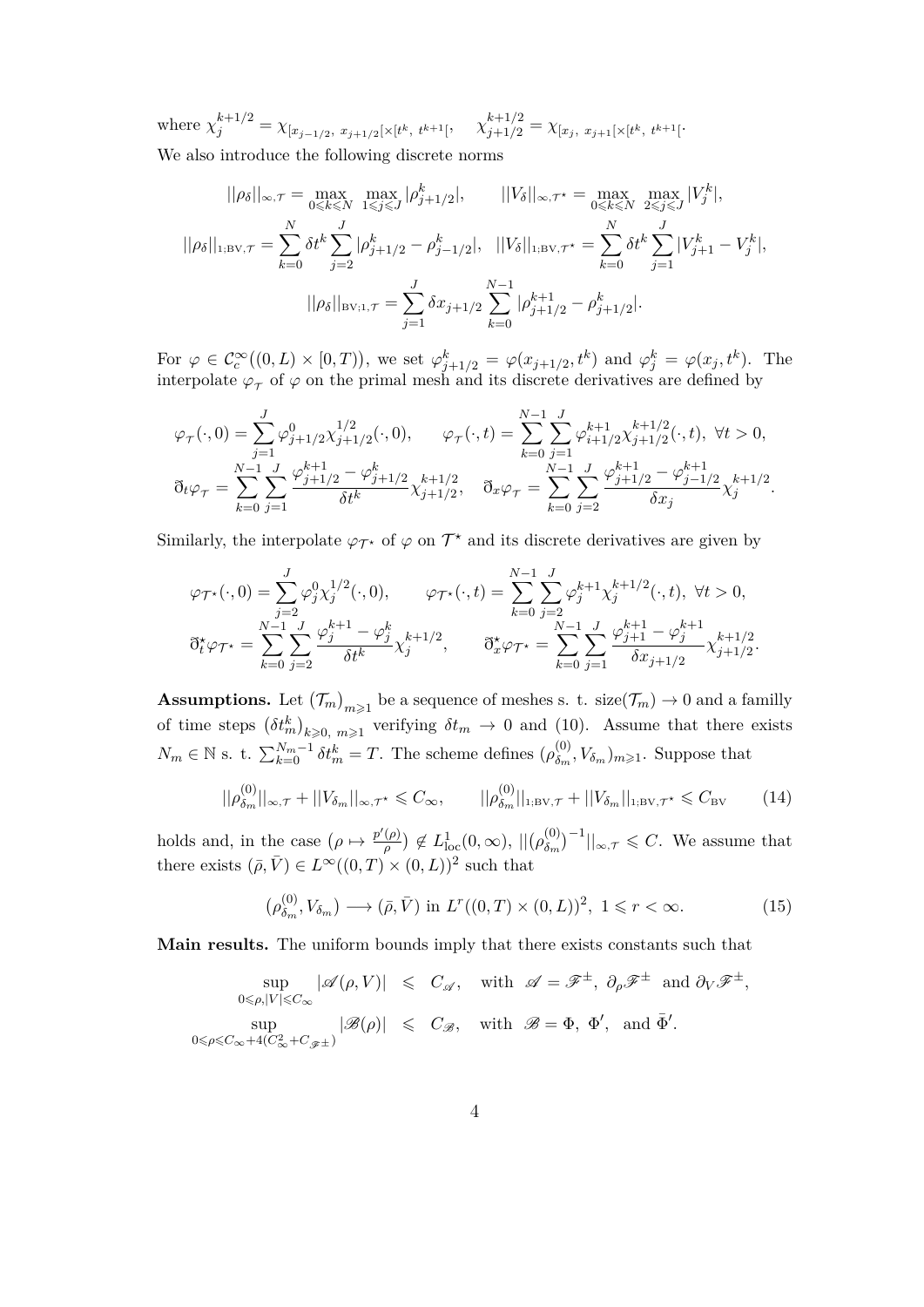Note also that we have  $|\Phi(\rho_{j+1/2}^k)| \leq C_{\Phi,\rho} \rho_{j+1/2}^k$ ,  $\forall j,k$ . Furthermore, we show that  $||\rho_{\delta_m}^{(0)}||$  $\delta_m^{(0)}$ ||<sub>BV;1,</sub> $\tau \leq C$  by using (5) which allows to dominate  $\delta x_{j+1/2}$ |*p*<sup>k+1</sup><sub>j+1</sub>/<sub>2</sub> − *p*<sup>k</sup><sub>j+1/2</sub> | by

$$
\delta t^k \Big[ C_{\partial_\rho \mathscr{F}^\pm} \big(|\rho_{j+1/2}^k - \rho_{j-1/2}^k| + |\rho_{j+3/2}^k - \rho_{j+1/2}^k| \big) + 2 C_{\partial_V \mathscr{F}^\pm} |V_{j+1}^k - V_j^k| \Big].
$$

Consequently,  $\rho_{\delta_m}^{(1)} \to \bar{\rho}$  and  $\pi_{\delta_m} \to p(\bar{\rho})$  in  $L^r((0,T) \times (0,L))$ ; with (4) and since  $\rho_0, V_0 \in L^{\infty}(0, L)$ , we get  $\rho_{\delta_m}^{(0)}$  $\delta_m^{(0)}(\cdot,0) \to \rho_0$  and  $V_{\delta_m}(\cdot,0) \to V_0$  in  $L^r((0,L))$ ,  $1 \leq r < \infty$ .

Finally, in the sequel, when a function  $\varphi \in C_c^{\infty}((0, L) \times [0, T))$  is given, we assume that  $\delta t_m$  and  $\delta x_m$  are sufficiently small so that  $\varphi(x, \cdot) \equiv 0, \ \forall x \in [0, x_{3/2}] \cup [x_{J+1/2}, L]$ and  $\varphi(\cdot, t) \equiv 0$ ,  $\forall t \in [t^{N-1}, t^N]$ . Moreover, since  $\varphi$  is smooth,  $\varphi_{\tau_m}, \varphi_{\tau_m^*} \to \varphi$ ,  $\partial_t \varphi_{\tau_m}, \ \partial_t^{\star} \varphi_{\mathcal{T}_m^{\star}} \to \partial_t \varphi, \text{ and } \partial_x \varphi_{\mathcal{T}_m}, \ \partial_x^{\star} \varphi_{\mathcal{T}_m^{\star}} \to \partial_x \varphi, \text{ in } L^r((0,T) \times (0,L)), \ 1 \leqslant r \leqslant \infty.$ 

**Theorem 2.1** *Assume* (14) *and* (15)*. Then,*  $(\bar{\rho}, \bar{V})$  *satisfies* (1)-(2) *in the distribution sense in*  $(C_c^{\infty}((0, L) \times [0, T)))'$ , that is

$$
-\int_0^T \int_0^L \left[\bar{\rho}\partial_t\varphi + \bar{\rho}\bar{V}\partial_x\varphi\right](x,t) \, \mathrm{d}x \, \mathrm{d}t - \int_0^L \rho_0(x)\varphi(x,0) \, \mathrm{d}x = 0,\tag{16}
$$

$$
-\int_0^T \int_0^L \left[ \bar{\rho} \bar{V} \partial_t \varphi + (\bar{\rho} \bar{V}^2 + p(\bar{\rho})) \partial_x \varphi \right] (x, t) \, \mathrm{d}x \, \mathrm{d}t - \int_0^L \rho_0(x) V_0(x) \varphi(x, 0) \, \mathrm{d}x = 0. \tag{17}
$$

*Moreover,*  $(\bar{\rho}, V)$  *satisfies the entropy inequality* (3).

**Proof.** Let  $\varphi \in C_c^{\infty}((0, L) \times [0, T))$ . For the sake of simplicity, the index *m* is dropped.

*Mass balance.* We multiply (5) by  $\varphi_{i+1}^{k+1}$  $j+1/2$  and sum the results for  $0 \leq k \leq N-1$  and  $1 \leqslant j \leqslant J$  to obtain

$$
\underbrace{\sum_{k=0}^{N-1} \sum_{j=1}^{J} \delta x_{j+1/2} (\rho_{j+1/2}^{k+1} - \rho_{j+1/2}^k) \varphi_{j+1/2}^{k+1} + \sum_{k=0}^{N-1} \delta t^k \sum_{j=1}^{J} (\mathscr{F}_{j+1}^k - \mathscr{F}_{j}^k) \varphi_{j+1/2}^{k+1}}_{:=T_1} = 0.
$$

For  $T_1$ , since  $\varphi_{j+1/2}^N = 0$ , a discrete integration by part w.r.t. time yields

$$
T_1 = -\sum_{k=0}^{N-1} \sum_{j=1}^{J} \delta x_{j+1/2} \rho_{j+1/2}^k (\varphi_{j+1/2}^{k+1} - \varphi_{j+1/2}^k) - \sum_{j=1}^{J} \delta x_{j+1/2} \rho_{j+1/2}^0 \varphi_{j+1/2}^0.
$$

Noting that

$$
\int_{t^k}^{t^{k+1}} \int_{x_j}^{x_{j+1}} \rho_\delta^{(0)} \eth_t \varphi_\tau \, dx \, dt = \delta x_{j+1/2} \rho_{j+1/2}^k (\varphi_{j+1/2}^{k+1} - \varphi_{j+1/2}^k)
$$

for  $k \in \{0, ..., N-1\}, j \in \{1, ..., J\},$  we get

$$
T_1 = -\int_0^T \int_0^L \rho_\delta^{(0)} \eth_t \varphi_\tau \, dx \, dt - \int_0^L \rho_\delta^{(0)}(x,0) \varphi_\tau(x,0) \, dx.
$$

For *T*2, by integrating by part w.r.t. space, we readily obtain

$$
T_2 = -\sum_{k=0}^{N-1} \delta t^k \sum_{j=2}^J \mathscr{F}_j^k (\varphi_{j+1/2}^{k+1} - \varphi_{j-1/2}^{k+1}).
$$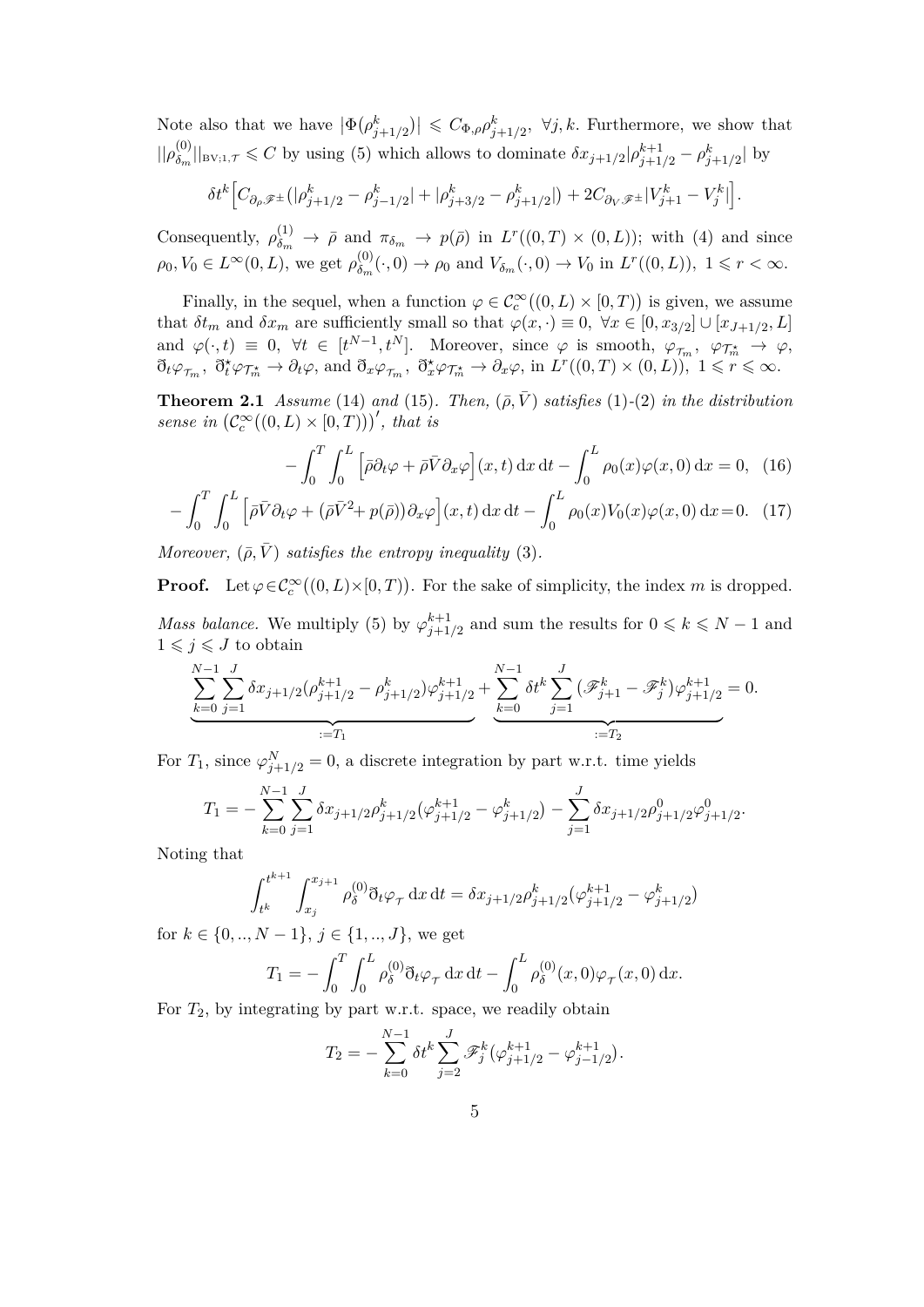Bearing in mind that  $2\delta x_j = \delta x_{j-1/2} + \delta x_{j+1/2}$ , we then combine the two following expressions of mass fluxes (see  $(9)-(ii)$ )

$$
\mathcal{F}_j^k = \rho_{j\pm 1/2}^k V_j^k \mp R_j^{k,\pm} \text{ with } R_j^{k,\pm} = \mathcal{F}^{\pm}(\rho_{j+1/2}^k, V_j^k) - \mathcal{F}^{\pm}(\rho_{j-1/2}^k, V_j^k)
$$

to write

$$
\mathscr{F}^k_j = \bigg[\frac{\delta x_{j-1/2}}{2\delta x_j}\rho^k_{j-1/2}V^k_j + \frac{\delta x_{j+1/2}}{2\delta x_j}\rho^k_{j+1/2}V^k_j\bigg] + \bigg[\frac{\delta x_{j-1/2}}{2\delta x_j}R^{k,-}_j - \frac{\delta x_{j+1/2}}{2\delta x_j}R^{k,+}_j\bigg].
$$

This expression of the mass fluxes leads to  $T_2 = -T_{2,1} - T_{2,2}$  with

$$
T_{2,1} = \sum_{k=0}^{N-1} \delta t^k \sum_{j=2}^J \frac{1}{2} \Big[ \delta x_{j-1/2} \rho_{j-1/2}^k + \delta x_{j+1/2} \rho_{j+1/2}^k \Big] V_j^k \frac{\varphi_{j+1/2}^{k+1} - \varphi_{j-1/2}^{k+1}}{\delta x_j},
$$
  

$$
T_{2,2} = \sum_{k=0}^{N-1} \delta t^k \sum_{j=2}^J \frac{1}{2} \Big[ \delta x_{j-1/2} R_j^{k,-} - \delta x_{j+1/2} R_j^{k,+} \Big] V_j^k \frac{\varphi_{j+1/2}^{k+1} - \varphi_{j-1/2}^{k+1}}{\delta x_j}.
$$

We now observe that, for  $k \in \{0, ..., N-1\}, j \in \{2, ..., J\},$ 

$$
\int_{t^k}^{t^{k+1}} \int_{x_{j-1/2}}^{x_j} \rho_\delta^{(0)} V_\delta \mathfrak{d}_x \varphi_\tau \, \mathrm{d}x \, \mathrm{d}t = \delta t^k \frac{\delta x_{j-1/2}}{2} \bigg[ \rho_{j-1/2}^k V_j^k \frac{\varphi_{j+1/2}^{k+1} - \varphi_{j-1/2}^{k+1}}{\delta x_j} \bigg],
$$

and

$$
\int_{t^k}^{t^{k+1}} \int_{x_j}^{x_{j+1/2}} \rho_\delta^{(0)} V_\delta \eth_x \varphi_\tau \, dx \, dt = \delta t^k \frac{\delta x_{j+1/2}}{2} \left[ \rho_{j+1/2}^k V_j^k \frac{\varphi_{j+1/2}^{k+1} - \varphi_{j-1/2}^{k+1}}{\delta x_j} \right].
$$

Summing these equalities yields

$$
T_{2,1} = \int_0^T \int_{x_{3/2}}^{x_{J+1/2}} \rho_\delta^{(0)} V_\delta \mathfrak{d}_x \varphi_\tau \, \mathrm{d}x \, \mathrm{d}t = \int_0^T \int_0^L \rho_\delta^{(0)} V_\delta \mathfrak{d}_x \varphi_\tau \, \mathrm{d}x \, \mathrm{d}t,
$$

since  $\eth_x \varphi_{\tau}(x, \cdot) \equiv 0$  for  $x \in [0, x_{3/2}] \cup [x_{J+1/2}, L]$ .

With (15), we pass to the limit in  $T_1$  and  $T_{2,1}$ . We prove that  $(\bar{\rho}, \bar{V})$  satisfies the mass conservation equation (16) by showing that  $T_{2,2} \rightarrow 0$  since

$$
|T_{2,2}| \leqslant C_{\partial_\rho\mathscr{F}^\pm}\ |\partial_x\varphi|_{L^\infty}\ ||V_\delta||_{\infty,\mathcal{T}^\star}\ ||\rho_\delta||_{\text{1;BV},\mathcal{T}}\ \delta x\ \lesssim\ \delta x.
$$

*Momentum balance.* We multiply (6) by  $\varphi_j^{k+1}$  and sum for  $0 \leq k \leq N-1$  and  $2 \leq j \leq J$ to obtain  $T_3 + T_4 + T_5 = 0$  with

$$
T_3 = \sum_{k=0}^{N-1} \sum_{j=2}^{J} \delta x_j (\rho_j^{k+1} V_j^{k+1} - \rho_j^k V_j^k) \varphi_j^{k+1},
$$
  

$$
T_4 = \sum_{k=0}^{N-1} \delta t^k \sum_{j=2}^{J} (\mathcal{G}_{j+1/2}^k - \mathcal{G}_{j-1/2}^k) \varphi_j^{k+1}, \quad T_5 = \sum_{k=0}^{N-1} \delta t^k \sum_{j=2}^{J} (\pi_{j+1/2}^{k+1/2} - \pi_{j-1/2}^{k+1/2}) \varphi_j^{k+1}.
$$

For *T*3, integrating by part w.r.t time yields

$$
T_3 = -\sum_{k=0}^{N-1} \sum_{j=2}^{J} \delta x_j \rho_j^k V_j^k (\varphi_j^{k+1} - \varphi_j^k) - \sum_{j=2}^{J} \delta x_j \rho_j^0 V_j^0 \varphi_j^0.
$$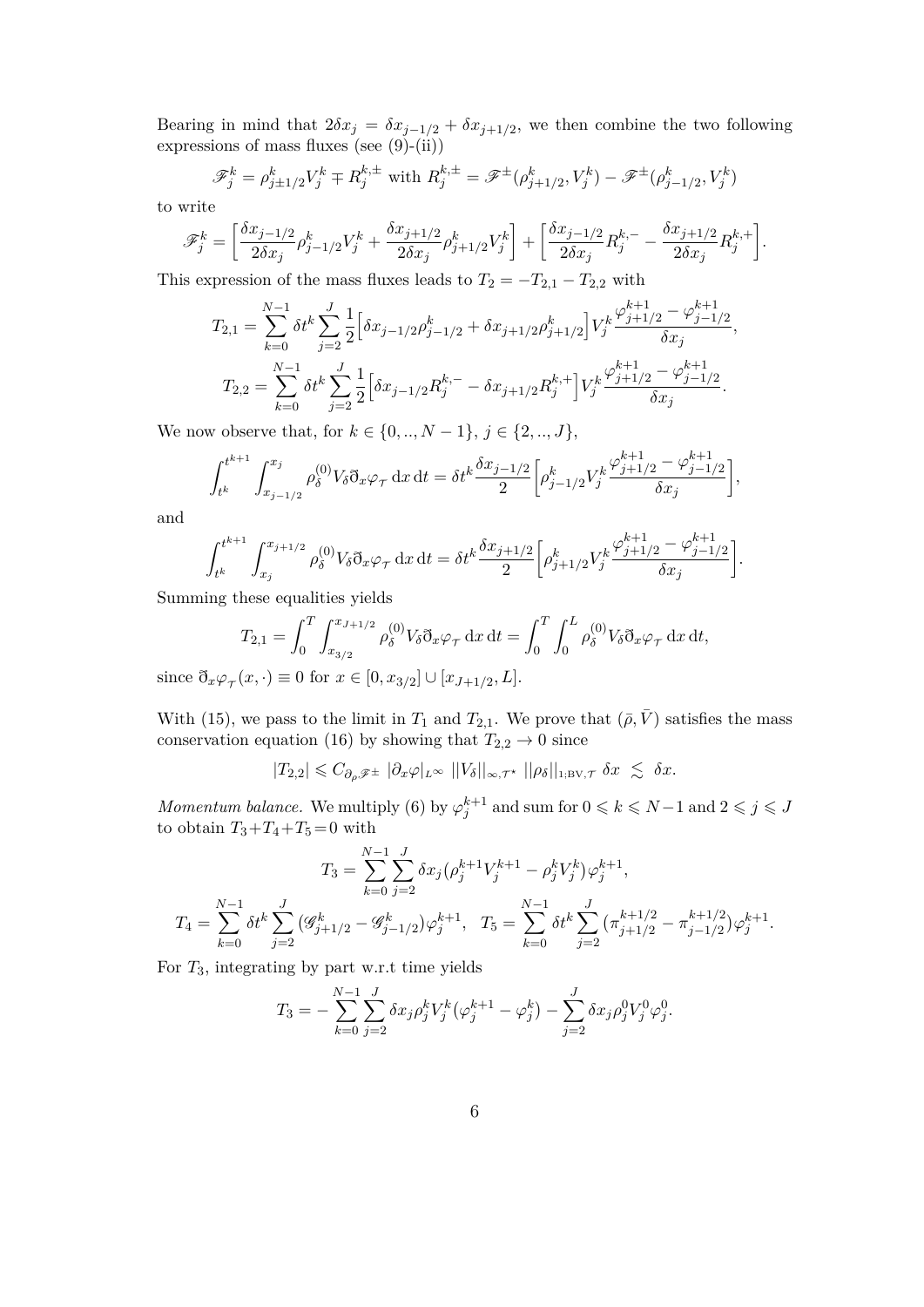Next, we observe that

$$
\int_{t^k}^{t^{k+1}} \int_{x_{j-1/2}}^{x_{j+1/2}} \rho_\delta^{(0)} V_\delta \eth_t^* \varphi_{\mathcal{T}^*} \, dx \, dt = V_j^k \frac{\varphi_j^{k+1} - \varphi_j^k}{\delta t^k} \int_{t^k}^{t^{k+1}} \int_{x_{j-1/2}}^{x_{j+1/2}} \rho_\delta^{(0)} \, dx \, dt
$$
  
=  $\delta x_j \rho_j^k V_j^k (\varphi_j^{k+1} - \varphi_j^k).$ 

Summing these equalities for  $k \in \{0, ..., N-1\}$ ,  $j \in \{2, ..., J\}$  yields

$$
T_3 = -\int_0^T \int_{x_{3/2}}^{x_{J+1/2}} \rho_\delta^{(0)} V_\delta \eth^{\star}_t \varphi_{\mathcal{T}^{\star}} \, dx \, dt - \int_{x_{3/2}}^{x_{J+1/2}} \rho_\delta^{(0)}(x,0) V_\delta(x,0) \varphi_{\mathcal{T}^{\star}}(x,0) \, dx,
$$
  
= 
$$
- \int_0^T \int_0^L \rho_\delta^{(0)} V_\delta \eth^{\star}_t \varphi_{\mathcal{T}^{\star}} \, dx \, dt - \int_0^L \rho_\delta^{(0)}(x,0) V_\delta(x,0) \varphi_{\mathcal{T}^{\star}}(x,0) \, dx.
$$

For *T*<sup>4</sup> and *T*5, we first integrate by part w.r.t space and obtain

$$
T_4 = -\sum_{k=0}^{N-1} \delta t^k \sum_{j=1}^J \mathscr{G}_{j+1/2}^k (\varphi_{j+1}^{k+1} - \varphi_j^{k+1}), \quad T_5 = -\sum_{k=0}^{N-1} \delta t^k \sum_{j=1}^J \pi_{j+1/2}^{k+1/2} (\varphi_{j+1}^{k+1} - \varphi_j^{k+1}).
$$

We then use the following expression of the momentum flux

$$
\begin{cases}\n\mathcal{G}_{j+1/2}^{k} = \frac{1}{2} \rho_{j+1/2}^{k} \left[ \left( V_{j}^{k} \right)^{2} + \left( V_{j+1}^{k} \right)^{2} \right] + Q_{j+1/2}^{k}, \\
Q_{j+1/2}^{k} = -\frac{1}{2} V_{j}^{k} R_{j}^{k,+} + \frac{1}{2} V_{j+1}^{k} R_{j+1}^{k,-} \\
-\frac{1}{2} \left( V_{j+1}^{k} - V_{j}^{k} \right) \left[ \mathcal{F}^{+}(\rho_{j+1/2}^{k}, V_{j+1}^{k}) - \mathcal{F}^{-}(\rho_{j+1/2}^{k}, V_{j}^{k}) \right].\n\end{cases}
$$

to write  $T_4 = -T_{4,1} - T_{4,2}$  with

$$
T_{4,1} = \sum_{k=0}^{N-1} \delta t^k \sum_{j=1}^J \frac{1}{2} \rho_{j+1/2}^k \Big[ \big(V_j^k\big)^2 + \big(V_{j+1}^k\big)^2 \Big] \big(\varphi_{j+1}^{k+1} - \varphi_j^{k+1}\big)
$$
  

$$
T_{4,2} = \sum_{k=0}^{N-1} \delta t^k \sum_{j=1}^J Q_{j+1/2}^k \big(\varphi_{j+1}^{k+1} - \varphi_j^{k+1}\big).
$$

Next, we observe that

$$
\int_{t^k}^{t^{k+1}} \int_{x_j}^{x_{j+1}} \rho_\delta^{(0)} (V_\delta)^2 \eth^{\star}_{x} \varphi_{\mathcal{T}^{\star}} \, dx \, dt = \delta t^k \rho_{j+1/2}^k \frac{\left(V_j^k\right)^2 + \left(V_{j+1}^k\right)^2}{2} \left(\varphi_{j+1}^{k+1} - \varphi_j^{k+1}\right)
$$

and, consequently, summing for  $k\in\{0,..,N-1\},\,j\in\{1,..,J\},$ 

$$
T_{4,1} = \int_0^T \int_0^L \rho_\delta^{(0)} (V_\delta)^2 \eth_x^{\star} \varphi_{\mathcal{T}^{\star}} \, dx \, dt.
$$

Similarly, for *T*5, we get

$$
T_5 = -\int_0^T \int_0^L \pi_\delta \eth_x^* \varphi_{\mathcal{T}^*} \, \mathrm{d}x \, \mathrm{d}t.
$$

With (15), we pass to the limit in  $T_3$ ,  $T_{4,1}$  and  $T_5$ . We obtain that  $(\bar{\rho}, \bar{V})$  satisfies the momentum balance equation (17) by showing that  $T_{4,2} \rightarrow 0$ . Indeed, we have

$$
|T_{4,2}| \leq ||V_{\delta}||_{\infty,\tau^{\star}}|\partial_x \varphi|_{L^{\infty}} \Big(C_{\partial_{\rho} \mathscr{F}^{\pm}}||\rho_{\delta}||_{1; \text{BV},\tau} + C_{\mathscr{F}^{\pm}}||V_{\delta}||_{1; \text{BV},\tau^{\star}}\Big) \delta x \leq \delta x.
$$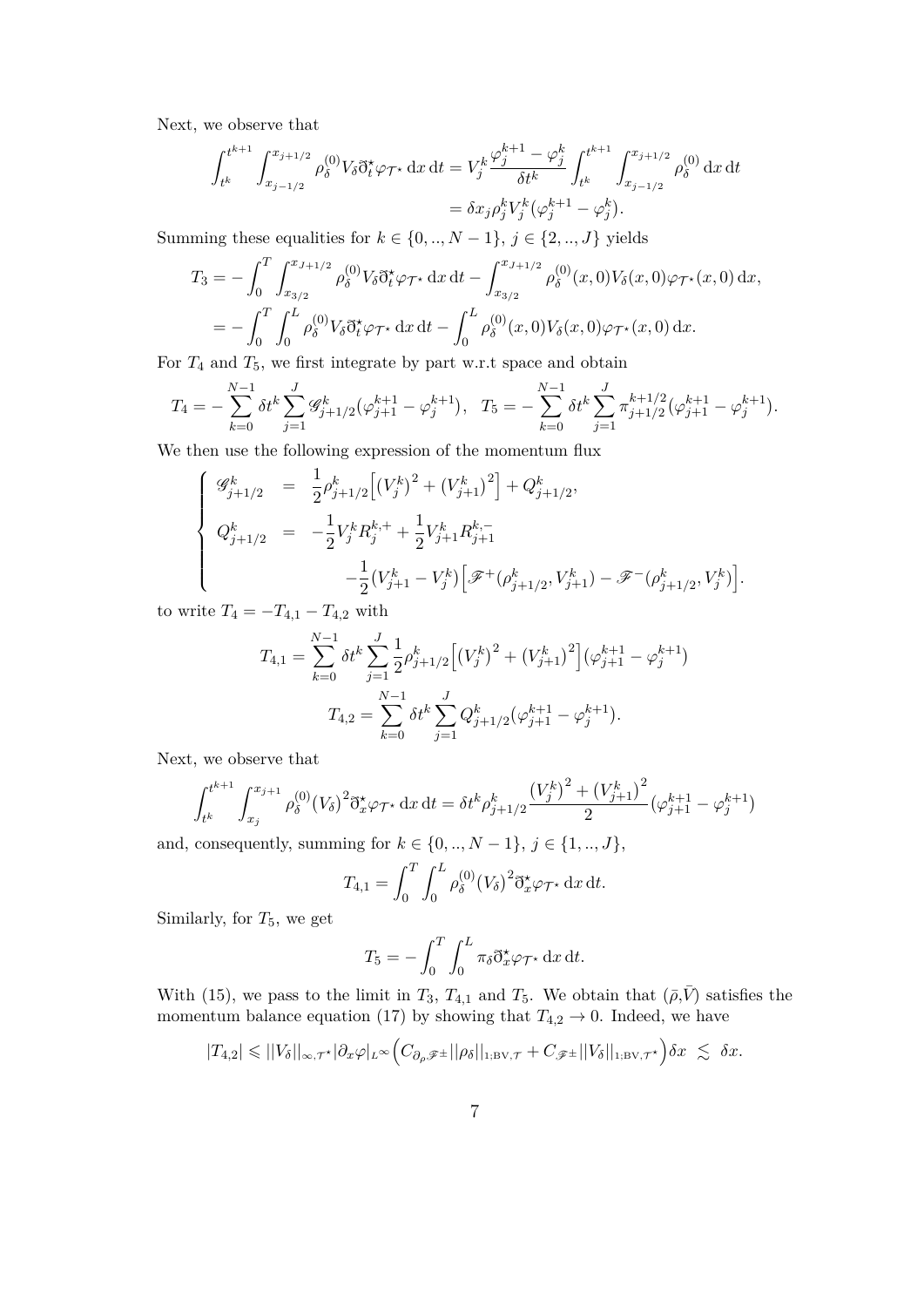*Entropy inequality.* We now assume that  $\varphi \geq 0$ .

• Kinetic energy. We multiply (13) by  $\delta t^k \varphi_j^{k+1}$  and sum for  $0 \leq k \leq N-1$  and  $2 \leq j \leq J$ . We obtain to get  $T_6 + T_7 + T_8 \leq 0$  with

$$
T_6 = \sum_{k=0}^{N-1} \sum_{j=2}^{J} \delta x_j \Big[ E_{K,j}^{k+1} - E_{K,j}^k \Big] \varphi_j^{k+1}, \quad T_7 = \sum_{k=0}^{N-1} \delta t^k \sum_{j=2}^{J} \Big[ \Gamma_{j+1/2}^k - \Gamma_{j-1/2}^k \Big] \varphi_j^{k+1},
$$

$$
T_8 = \sum_{k=0}^{N-1} \delta t^k \sum_{j=2}^{J} \Big[ \pi_{j+1/2}^{k+1/2} - \pi_{j-1/2}^{k+1/2} \Big] V_j^{k+1} \varphi_j^{k+1} + \sum_{k=0}^{N-1} \sum_{j=2}^{J} D_j^k \varphi_j^{k+1}.
$$

Integrating by part w.r.t. time yields

$$
T_6 = -\sum_{k=0}^{N-1} \sum_{j=2}^{J} \delta x_j E_{K,j}^k \Big[ \varphi_j^{k+1} - \varphi_j^k \Big] - \sum_{j=1}^{J} \delta x_j E_{K,j}^0 \varphi_j^0
$$
  
= 
$$
- \int_0^T \int_0^L \frac{1}{2} \rho_\delta^{(0)} (V_\delta)^2 \eth^*_{\xi} \varphi_{\mathcal{T}^*} \, dx \, dt - \int_0^L \frac{1}{2} \rho_\delta^{(0)} (x,0) (V_\delta(x,0))^2 \varphi_{\mathcal{T}^*}(x,0) \, dx.
$$

For  $T_7$ , we write  $\Gamma_{j+1/2}^k = \frac{1}{4}$  $\frac{1}{4}\rho_{j+1/2}^k[(V_j^k)^3 + (V_{j+1}^k)^3] + \frac{1}{4}$  $\frac{1}{4}S_{j+1/2}^k$  where  $S_{j+1/2}^k = V_j^k V_{j+1}^k \left[ R_{j+1}^{k,-} - R_j^{k,+} \right]$  $\begin{bmatrix} k, + \ j \end{bmatrix} + (V_{j+1}^k - V_j^k)^2 \Big[ \mathscr{F}_j^{k,| \cdot |} + \mathscr{F}_{j+1}^{k,| \cdot |} - \rho_{j+1/2}^k (V_j^k + V_{j+1}^k) \Big].$ 

Integration by part w.r.t space leads to  $T_7 = -T_{7,1} - T_{7,2}$  with

$$
T_{7,1} = \int_0^T \int_0^L \frac{1}{2} \rho_\delta^{(0)} (V_\delta)^3 \eth^{\star}_{x} \varphi_{\mathcal{T}^{\star}} \, dx \, dt, \quad T_{7,2} = \frac{1}{4} \sum_{k=0}^{N-1} \delta t^k \sum_{j=1}^J S^k_{j+1/2} \Big[ \varphi_{j+1}^{k+1} - \varphi_j^{k+1} \Big].
$$

Finally  $|T_{7,2}| \lesssim \delta x$  since it is dominated by

$$
\delta x |\partial_x \varphi|_{L^\infty} ||V_\delta||_{\infty,T^*} \Big[ \frac{C_{\partial_\rho} \mathscr{F}^\pm}{2} ||V_\delta||_{\infty,T^*} ||\rho_\delta||_{1;\mathrm{BV},\mathcal{T}} + (2C_{\mathscr{F}^\pm} + ||V_\delta||_{\infty,T^*} ||\rho_\delta||_{\infty,\mathcal{T}}) ||V_\delta||_{1;\mathrm{BV},\mathcal{T}^*} \Big].
$$

• Internal energy. Multiply (12) by  $\delta t^k \varphi_{i+1}^{k+1}$ *f*<sup>+1</sup>/<sub>2</sub> and sum for  $0 \le k \le N-1$  and  $1 \le j \le J$ to get  $T_9 + T_{10} + T_{11} \leq 0$  with

$$
T_9 = \sum_{k=0}^{N-1} \sum_{j=1}^{J} \delta x_{j+1/2} \Big[ e_{j+1/2}^{k+1} - e_{j+1/2}^k \Big] \varphi_{j+1/2}^{k+1}, \ T_{10} = \sum_{k=0}^{N-1} \delta t^k \sum_{j=1}^{J} \Big[ \overline{G}_{j+1}^k - \overline{G}_j^k \Big] \varphi_{j+1/2}^{k+1},
$$
  

$$
T_{11} = \sum_{k=0}^{N-1} \delta t^k \sum_{j=1}^{J} \pi_{j+1/2}^{k+1/2} (V_{j+1}^{k+1} - V_j^{k+1}) \varphi_{j+1/2}^{k+1} - \sum_{k=0}^{N-1} \sum_{j=1}^{J} D_j^k \varphi_{j+1/2}^{k+1}.
$$

Owing to integration by part w.r.t. time, we get

$$
T_9 = -\sum_{k=0}^{N-1} \sum_{j=1}^{J} \delta x_{j+1/2} \Phi(\rho_{j+1/2}^k) (\varphi_{j+1/2}^{k+1} - \varphi_{j+1/2}^k) - \sum_{j=1}^{J} \delta x_{j+1/2} \Phi(\rho_{j+1/2}^0) \varphi_{j+1/2}^0,
$$
  
= 
$$
-\int_0^T \int_0^L \Phi(\rho_\delta^{(0)}) \eth_t \varphi_\tau \, dx \, dt - \int_0^L \Phi(\rho_\delta^{(0)}(x,0)) \varphi_\tau(x,0) \, dx.
$$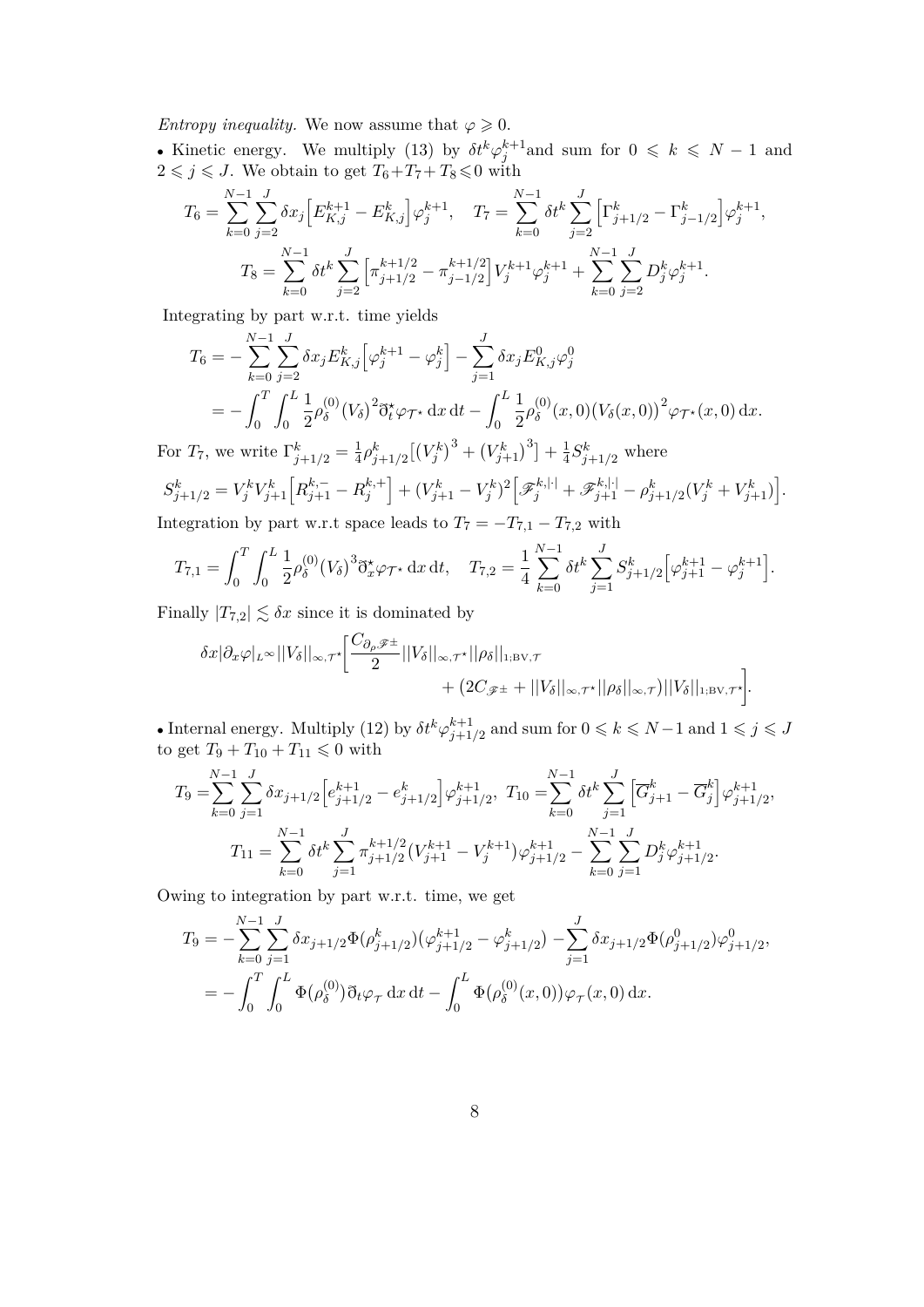For  $T_{10}$ , we rewrite the flux as follows

$$
\left\{ \begin{array}{l} \overline{G}^k_j = \frac{1}{2\delta x_j} \Big[ \delta x_{j-1/2} \Phi(\rho^k_{j-1/2}) + \delta x_{j+1/2} \Phi(\rho^k_{j+1/2}) \Big] V^k_j + U^k_{1,j} + U^k_{2,j} + U^k_{3,j}, \\ U^k_{1,j} = e^k_{j-1/2} (V^{k+1}_j - V^k_j), \qquad U^k_{2,j} = -\frac{\delta x_{j+1/2}}{2\delta x_j} \Big[ e^k_{j+1/2} - e^k_{j-1/2} \Big] V^k_j, \\ U^k_{3,j} = -\frac{\delta x_{j-1/2}}{2\delta t^k} \Big[ \bar{\Phi} \big( \overline{\rho^{k+1}_{j-1/2}} \big) - \bar{\Phi}(\rho^k_{j-1/2}) \Big]. \end{array} \right. \label{eq:Gk}
$$

It leads to  $T_{10} = -T_{10,0} - T_{10,1} - T_{10,2} - T_{10,3}$  with

$$
\begin{cases}\nT_{10,0} = \int_0^T \int_0^L \Phi(\rho_\delta^{(0)}) V_\delta \eth_x \varphi_\tau \, dx \, dt, \\
T_{10,i} = \sum_{k=0}^{N-1} \delta t^k \sum_{j=2}^J U_{i,j}^k (\varphi_{j+1/2}^{k+1} - \varphi_{j-1/2}^{k+1}), \quad i = 1, 2, 3.\n\end{cases}
$$

The term  $T_{10,1}$  can be bounded as follows

$$
|T_{10,1}| \leqslant C_{\Phi,\rho} |\partial_x \varphi| \sum_{k=0}^{N-1} \delta t^k \sum_{j=2}^J \delta x_j \rho_{j-1/2}^k |V_j^{k+1} - V_j^k|.
$$
 (18)

Since  $a \leq \min(a, b) + |b - a|$ , we get  $\rho_{j-1/2}^k \leq \rho_j^k + |\rho_{j+1/2}^k - \rho_{j-1/2}^k|$ . This leads to

$$
|T_{10,1}| \leq C_{\Phi,\rho} |\partial_x \varphi|_{L^{\infty}} \bigg( \sum_{k=0}^{N-1} \delta t^k \sum_{j=2}^J \delta x_j \rho_j^k |V_j^{k+1} - V_j^k| + 2||V_\delta||_{\infty,\tau^*} ||\rho_\delta||_{1,\mathrm{BV},\tau} \delta x \bigg).
$$

Writing  $\rho_j^k = \rho_j^{k+1} - (\rho_j^{k+1} - \rho_j^k)$  and using the Cauchy-Schwarz inequality yields

$$
T^{\star} \leqslant 2\Big( TL||\rho_{\delta}||_{\infty,\tau}\Big)^{1/2} \Big(\delta t \sum_{k=0}^{N-1}\sum_{j=2}^{J} D_{j}^{k}\Big)^{1/2} + 2||V_{\delta}||_{\infty,\tau^{\star}}||\rho_{\delta}||_{\text{BV};1,\tau} \delta t \ \lesssim \ \delta t^{1/2}.
$$

It finally leads to  $|T_{10,1}| \lesssim \delta t^{\frac{1}{2}} + \delta x$ . The term  $T_{10,2}$  can be bounded as follows  $|T_{10,2}| \leq C_{\Phi'}||V_{\delta}||_{\infty,\tau^{\star}}|\partial_x\varphi|_{L^{\infty}}||\rho_{\delta}||_{1;\text{BV},\tau} \ \delta x \ \lesssim \ \delta x.$ 

We now turn to  $T_{10,3}$ . We remark that

$$
\left|\overline{\rho_{j-1/2}^{k+1}} - \rho_{j-1/2}^k\right| \leq \frac{2\delta t^k}{\delta x_{j-1/2}} \Big(C_{\partial_\rho \mathscr{F}^\pm} \left|\rho_{j+1/2}^k - \rho_{j-1/2}^k\right| + \rho_{j-1/2}^k |V_j^{k+1} - V_j^k|\Big).
$$

Hence, using the same bound as for  $T_{10,1}$  yields

$$
|T_{10,3}| \leqslant C_{\bar{\Phi}'}|\partial_x\varphi|_{L^{\infty}}\left(\left(C_{\partial_{\rho}\mathscr{F}^{\pm}}+2||V_{\delta}||_{\infty,\tau^{\star}}\right)||\rho_{\delta}||_{1;\mathrm{BV},\tau}\delta x+T^{\star}\right) \;\lesssim\; \delta t^{1/2}+\delta x.
$$

• Pressure terms. It remains to get the limit of  $T_8 + T_{11} = -T_{12,0} - T_{12,1} - T_{12,2} - T_{12,3}$